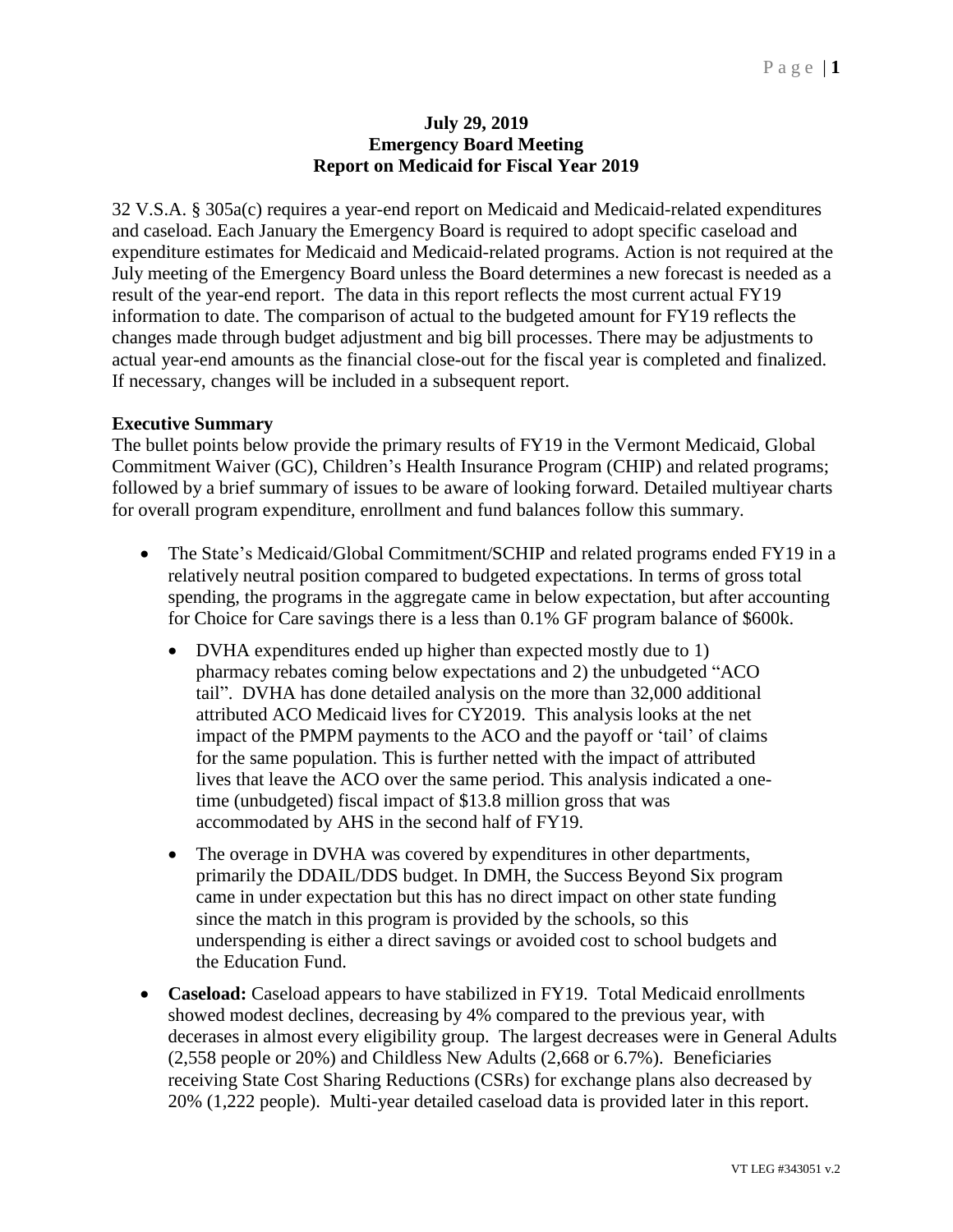- **Health Care Revenues:** Cigarette, claims, and provider taxes, as well as the employer assessment, will be recognized as General Fund revenues rather than State Health Care Resources Fund (SHCRF) revenues pursuant FY19 BAA (Act 6 of 2019) on an ongoing basis beginning with FY19. These health care related taxes came in \$5.2 million below estimates.
	- The Employer Assessment raised \$19.75 million in FY19. This is approximately \$93,000 less than FY18 and the first time since its inception revenues decreased from the previous year. Revenues decreased because the total number of reported FTEs for which the assessment is paid saw a decrease. As such, we anticipate very modest growth or even a leveling off in the next couple of years.
	- Provider tax revenues came in \$1.6 million below expectation set in January for FY19. With the shift in the recognition of these revenues from the SHCRF to the General Fund, the accounting basis shifted accordingly from cash to accrual. This change in accounting treatment resulted in cash revenue that was budgeted, but not recognized in FY19. In addition, Springfield Hospital did not make more than half its FY19 payments, assuming current provider tax obligations do not materialize there could be a future bad debt write down adjustment. Our future provider tax forecasts take this into consideration.
	- Cigarette and tobacco taxes and the health care claims tax also fell short of expectations by approximately \$2.5 million and \$850,000 respectively.
- The current **GC Waiver agreement**, which began in Jan. 2017, phases out federal match for several waiver investments and establishes annual calendar year caps on the total amount of waiver investments. We are half way through the phase out of several investments such as Room & Board and Vermont Physician Training. These will be fully phased down over the next two budget cycles with an approximately budget impact of \$6 million gross each year from 2019 through 2021. For the 2018 waiver year, which ended Dec. 31, 2018, the total cap was \$148.5 million. The CY2019 cap is \$138.5 million. The agency will likely seek authority to begin the initial work for the next version of this waiver during the legislative session.

## **Looking Ahead – Concerns, Considerations and Areas of Focus**

- **"Chip Dip":** Under the ACA, the CHIP match was further enhanced in FFY16 through FFY19 by 23 percentage points. When CHIP was renewed by Congress in 2018, it phased out the ACA enhancements by 11.5 percentage points for FFY20 and will completely revert to the regular pre-ACA enhanced FMAP in FFY21 and beyond. This is estimated to have a negative fiscal impact in SFY21 of approximately \$6 million, growing to a fully annualized \$12.3 million reduction to be entirely absorbed by SFY22.
- **New Adult**: States also received enhanced FMAP for newly eligible childless adults under the ACA. States like Vermont that had already expanded coverage, received enhanced FMAP for this population of at least 75% in CY 2014, incrementally increasing to 93% by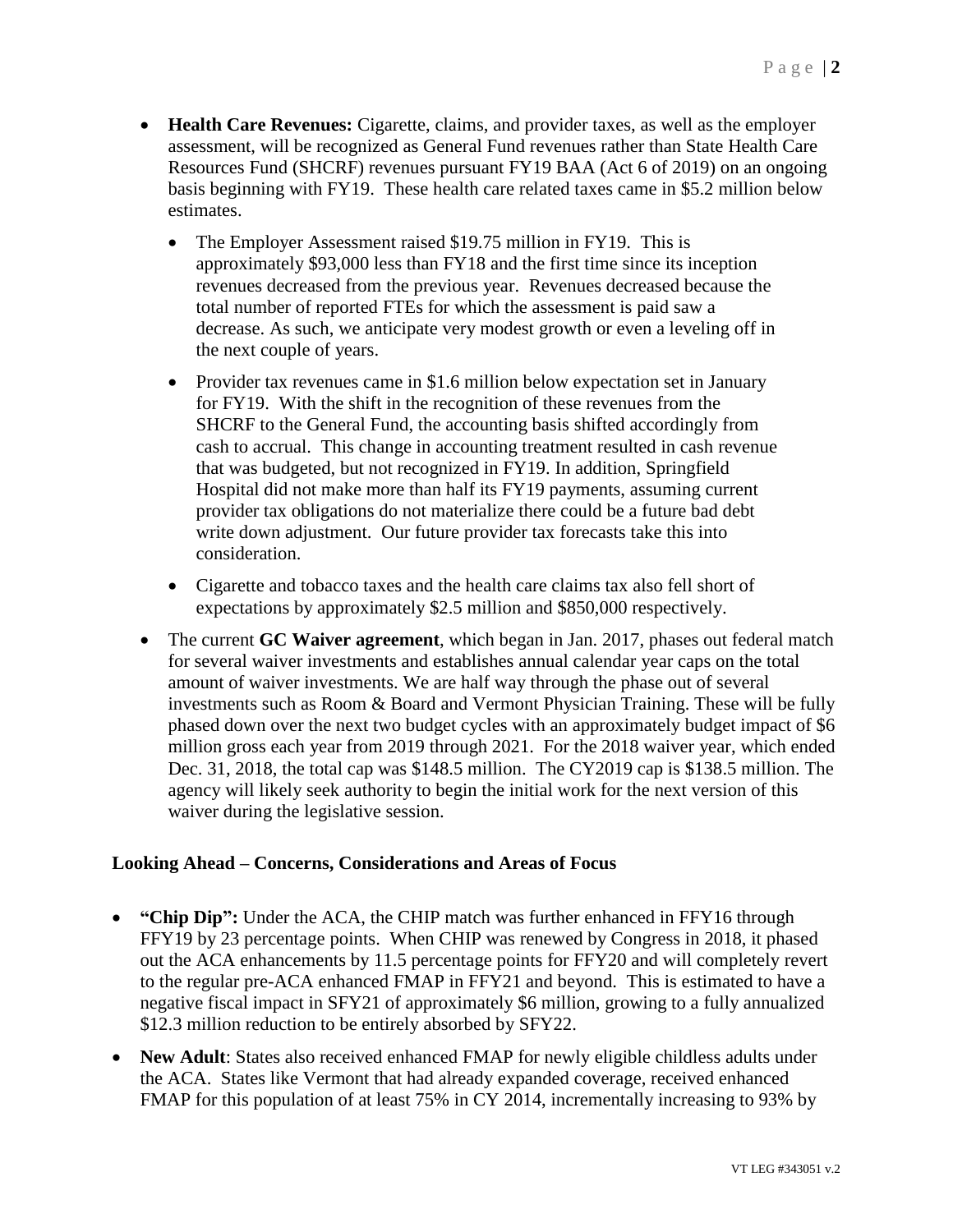CY 2019, before leveling out at 90% for CY 2020 and beyond. This leveling out is anticipated to have a negative fiscal impact of a roughly \$4 million impact.

- **Global Commitment Waiver:** The current Global Commitment Waiver agreement expires at the end of CY2021. As such, representatives from AHS will begin initial work renegotiating the terms and conditions for a new waiver and/or an extension of the current waiver. Authorizing language will likely be needed in the upcoming session.
- AHS is in the final stages for submitting the **SMI/IMD state plan amendment**.<sup>1</sup> Within the next few weeks, AHS will make an application to amend the Global Commitment to Health Section 1115 waiver as it relates to receiving expenditure authority for the treatment of serious mental illness (SMI) provided to Medicaid beneficiaries (non-forensic) at Institutions for Mental Disease (IMDs). These treatment services are currently claimed under the Investment authority of the 1115 waiver which is subject to phasedown beginning in CY2021. Medicaid match which would have a very positive fiscal impact for the state during the next waiver period by mitigating a portion of this future investment phase out.

 $\overline{a}$ 

 $1$  SMI = Serious mental illness. IMD = Institutions for mental diseases.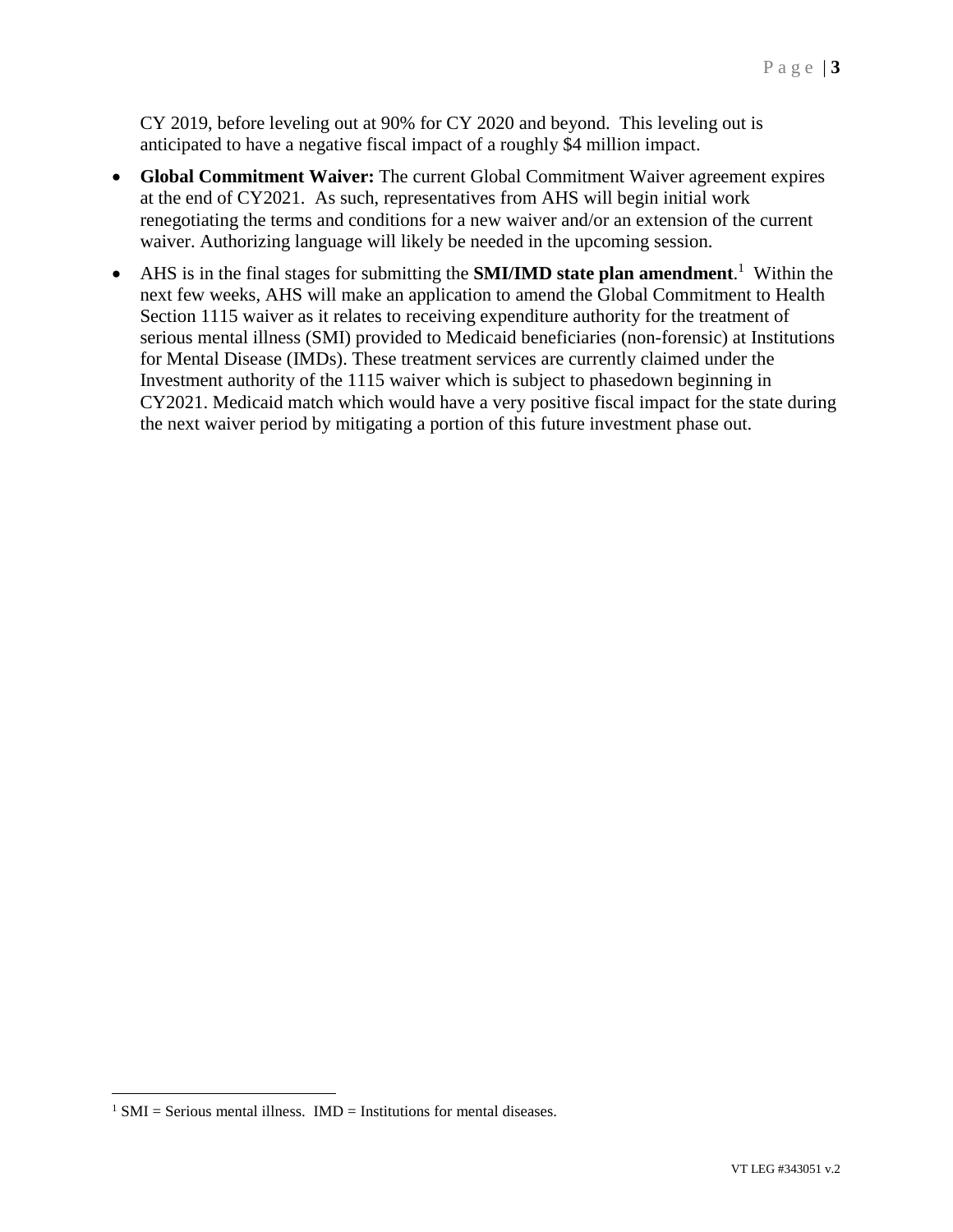| <b>Average Medicaid Caseload</b>                                             |             |                                                                                 |             |             |             |               | <b>Budgeted</b> |  |
|------------------------------------------------------------------------------|-------------|---------------------------------------------------------------------------------|-------------|-------------|-------------|---------------|-----------------|--|
| (Based on Monthly Enrollment Through June 2019)                              |             | FY15- FY17 impacted by eligibility redetermination<br>suspension and resumption |             |             |             | <b>Eboard</b> |                 |  |
|                                                                              | actual      | actual                                                                          | actual      | actual      | Jan.'19     | est. actual   | Jan.'19         |  |
|                                                                              | <b>FY15</b> | <b>FY16</b>                                                                     | <b>FY17</b> | <b>FY18</b> | <b>FY19</b> | <b>FY19</b>   | <b>FY20</b>     |  |
| <b>Full/Primary Coverage (note1)</b>                                         |             |                                                                                 |             |             |             |               |                 |  |
| <b>Adult</b>                                                                 |             |                                                                                 |             |             |             |               |                 |  |
| Aged, Blind, or Disabled (ABD) Adults                                        | 15,967      | 14,883                                                                          | 8,759       | 6,779       | 6,250       | 6,485         | 6,031           |  |
| <b>General Adults</b>                                                        | 17,339      | 20,050                                                                          | 14,876      | 12,705      | 12,958      | 10,148        | 12,867          |  |
| New Adult Childless- began 1/1/2014                                          | 42,814      | 49,895                                                                          | 42,412      | 40,100      | 39,248      | 37,432        | 39,273          |  |
| New Adult w/Kids - began 1/1/2014                                            | 10,379      | 12,810                                                                          | 17,787      | 18,618      | 18,813      | 19,101        | 18,813          |  |
| Childless % of total New Adult                                               | 80%         | 80%                                                                             | 70%         | 68%         | 68%         | 66%           | 68%             |  |
| Adult subtotal                                                               | 86,499      | 97,638                                                                          | 83,834      | 78,202      | 77,269      | 73,166        | 76,984          |  |
| <b>Children</b>                                                              |             |                                                                                 | $-14.1%$    | $-6.7%$     | $-1.2%$     | $-6.4%$       |                 |  |
| Blind or Disabled (BD) Kids                                                  | 3,654       | 3,243                                                                           | 2,579       | 2,244       | 2,166       | 2,093         | 2,112           |  |
| <b>General Kids</b>                                                          | 60,894      | 63,354                                                                          | 60,024      | 60,009      | 59,811      | 58,779        | 59,708          |  |
| CHIP (Uninsured) Kids                                                        | 4,416       | 4,509                                                                           | 5,136       | 4,673       | 4,697       | 4,479         | 4,697           |  |
| Child subtotal                                                               | 68,964      | 71,106                                                                          | 67,739      | 66,926      | 66,674      | 65,351        | 66,517          |  |
|                                                                              |             |                                                                                 | $-4.7%$     | $-1.2%$     | $-0.4%$     | $-2.4%$       |                 |  |
| <b>Subtotal - Full/Primary</b>                                               | 155,462     | 168,744                                                                         | 151,573     | 145,128     | 143,943     | 138,517       | 143,501         |  |
|                                                                              |             |                                                                                 | $-10.2%$    | $-4.3%$     | $-0.8%$     | $-4.6%$       |                 |  |
| <b>Partial/Supplemental Coverage</b>                                         |             |                                                                                 |             |             |             |               |                 |  |
| Choices for Care                                                             | 4,101       | 4,263                                                                           | 4,302       | 4,259       | 4,350       | 4,275         | 4,390           |  |
| <b>ABD Dual Eligibles</b>                                                    | 18,309      | 18,734                                                                          | 17,651      | 17,761      | 17,645      | 17,651        | 17,772          |  |
| Rx-Pharmacy Only Programs                                                    | 11,974      | 11,583                                                                          | 11,389      | 10,690      | 11,182      | 10,382        | 10,913          |  |
| VPA-Vermont Premium Assistance (note2)                                       | 16,906      | 14,893                                                                          | 17,961      | 18,275      | 19,023      | 17,163        | 20,524          |  |
| CSR-Cost Sharing Reduction - subset of VPA                                   | 5,322       | 4,976                                                                           | 5,816       | 6,141       | 6,483       | 4,919         | 7,099           |  |
| Underinsured Kids (ESI upto 312% FPL)                                        | 907         | 834                                                                             | 873         | 624         | 831         | 563           | 800             |  |
| <b>Subtotal - Partial/Supplemental Coverage</b>                              | 52,197      | 50,307                                                                          | 52,177      | 51,609      | 53,031      | 50,034        | 54,399          |  |
|                                                                              |             |                                                                                 | 3.7%        | $-1.1%$     | 2.8%        | $-3.1%$       |                 |  |
| <b>Total Medicaid Enrollment</b>                                             | 207,659     | 219,051                                                                         | 203,750     | 196,737     | 196,974     | 188,551       | 197,900         |  |
|                                                                              |             |                                                                                 | $-7.0%$     | $-3.4%$     | 0.1%        | $-4.2%$       |                 |  |
| Notes 1 1 1) Some Full Coverage enrollees may have other forms of insurance. |             |                                                                                 |             |             |             |               |                 |  |
| 2 2) VPA-Vermont Premium Assistance counts are subscribers not individuals.  |             |                                                                                 |             |             |             |               | doc#343038      |  |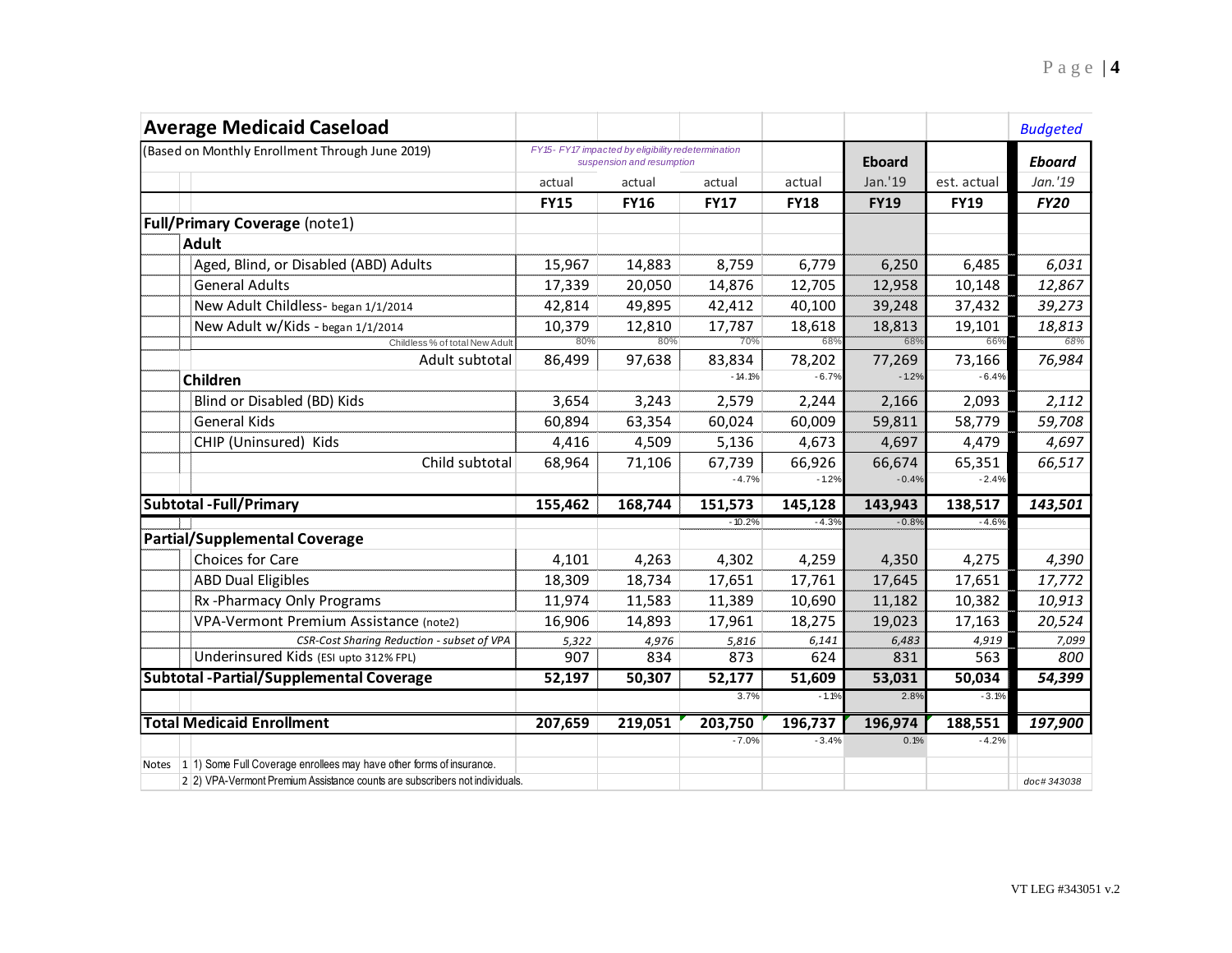| <b>Summary of Total Expenditures</b>                                           |               |                |               |                |                 |               |                 |
|--------------------------------------------------------------------------------|---------------|----------------|---------------|----------------|-----------------|---------------|-----------------|
| Medicaid and Medicaid Related                                                  |               |                |               |                |                 |               |                 |
|                                                                                |               |                |               |                |                 |               |                 |
|                                                                                | <b>FY15</b>   | <b>FY16</b>    | <b>FY17</b>   | <b>FY18</b>    | FY19BAA         | <b>FY19</b>   | <b>FY20</b>     |
|                                                                                | <b>Actual</b> | Actual         | <b>Actual</b> | <b>Actual</b>  | <b>Budgeted</b> | Actual (est)  | <b>Budgeted</b> |
| <b>Administration (not in Waiver)</b>                                          |               |                |               |                |                 |               |                 |
| Non Capitated Administration 50/50                                             | 2,468,599     | $\overline{a}$ | 42,336,781    | 80,088,129     | 69,471,206      | 72,558,595    | 55,447,800      |
| Non Capitated Administration 75/25 MMIS M&O                                    |               |                | 6,576,855     | 14,272,895     | 24,127,933      | 17,333,783    | 22,338,091      |
| Non Capitated Administration 75/25 SPMP                                        |               |                | 4,609,334     | 6,161,582      | 6,258,533       | 6,309,453     | 6,298,181       |
| Sub-total Non Capitated Administration                                         | 2,468,599     | $\overline{a}$ | 53,522,970    | 100,522,606    | 99,857,672      | 96,201,831    | 84,084,072      |
| Non Capitated Administration 75/25 E&E M&O                                     |               | 13,063,756     | 23,949,052    | 30,224,766     | 37,839,944      | 28,215,235    | 50,680,048      |
| <b>Total Non Capitated Administration</b>                                      | 2,468,599     | 13,063,756     | 77,472,022    | 130,747,372    | 137,697,616     | 124,417,065   | 134,764,120     |
|                                                                                |               |                |               |                |                 |               |                 |
| <b>Global Commitment Waiver</b>                                                |               |                |               |                |                 |               |                 |
| GC - Administration                                                            | 89,009,358    | 101,878,207    | 53,983,552    | n/a            | n/a             | n/a           | n/a             |
| GC - Program                                                                   | 1,115,568,211 | 1,192,959,128  | 1,172,779,869 | 1,176,581,623  | 1,251,710,196   | 1,245,532,724 | 1,276,855,167   |
| GC - VT Premium Assistance                                                     | 5,471,173     | 5,256,145      | 6,162,611     | 6,332,790      | 6,614,098       | 5,941,367     | 6,914,219       |
| GC - Choices for Care (CY 2015 now in GC)                                      | 102,782,659   | 183,841,818    | 190,393,133   | 193,956,348    | 209,074,560     | 206,204,809   | 213,712,634     |
| GC - Investments                                                               | 121,609,350   | 119,743,698    | 135,234,008   | 139,114,731    | 136, 330, 595   | 135,033,700   | 126,253,313     |
| GC - Certified (non -cash program & cnom)                                      | 29,279,458    | 32,698,831     | 28,059,203    | 27,307,277     | 26,394,678      | 27,770,489    | 26,348,983      |
| <b>GC Waiver total</b>                                                         | 1,463,720,209 | 1,636,377,827  | 1,586,612,376 | 1,543,292,769  | 1,630,124,127   | 1,620,483,089 | 1,650,084,316   |
|                                                                                |               |                |               |                |                 | 5.0%          | 1.8%            |
| <b>Other Medicaid and Related Programs</b>                                     |               |                |               |                |                 |               |                 |
| Choices For Care / Money Follows the Person                                    | 108,013,364   | 3,263,786      | 2,244,110     | 2,607,149      |                 | 766,828       |                 |
| Exchange Cost Sharing Subsidy (State Only)                                     | 1,138,775     | 1,186,720      | 1,355,318     | 1,533,802      | 1,520,434       | 1,482,370     | 1,314,872       |
| Exchange Vermont Premium Assistance (State Only)                               | 140,293       | 10,097         | (62, 232)     | 74,896         |                 | $\sim$        |                 |
| Pharmacy - State Only                                                          | 1,256,966     | (2,752,230)    | (258, 671)    | 1,054,658      | 6,385,930       | 4,784,349     | 2,693,721       |
| <b>DSH</b>                                                                     | 37,448,781    | 37,448,781     | 37,448,780    | 27,448,780     | 22,704,471      | 22,704,471    | 22,704,471      |
| Clawback (state only funded)                                                   | 25,888,658    | 29,011,845     | 31,738,186    | 33,676,089     | 34,565,706      | 34,453,902    | 34,912,199      |
| <b>SCHIP</b>                                                                   | 10,373,932    | 9,787,010      | 13,081,552    | 11,055,931     | 9,199,267       | 12,093,133    | 9,276,618       |
| <b>Total All Expenditures</b>                                                  | 1,650,449,577 | 1,727,397,592  | 1,749,631,439 | 1,751,491,446  | 1,842,197,551   | 1,821,185,207 | 1,855,750,317   |
|                                                                                | 5.1%          | 4.7%           | 1.3%          | 0.1%           |                 | 4.0%          | 1.9%            |
|                                                                                |               |                |               |                |                 |               |                 |
| Blue Cross Blue Shield VT Recon Settlement                                     |               | 1,600,000      | 3,500,000     | 4,500,000      |                 |               |                 |
| <b>Notes</b>                                                                   |               |                |               | $\blacksquare$ |                 |               |                 |
| CY17 - Admin out of GC in new waiver agreement                                 |               |                |               |                |                 |               |                 |
| CY17 - Payments to ACO for attributed lives include in GC program expenditures |               |                |               |                |                 |               |                 |
| CY15 - CFC into GC waiver                                                      |               |                |               |                |                 |               | Doc #343033     |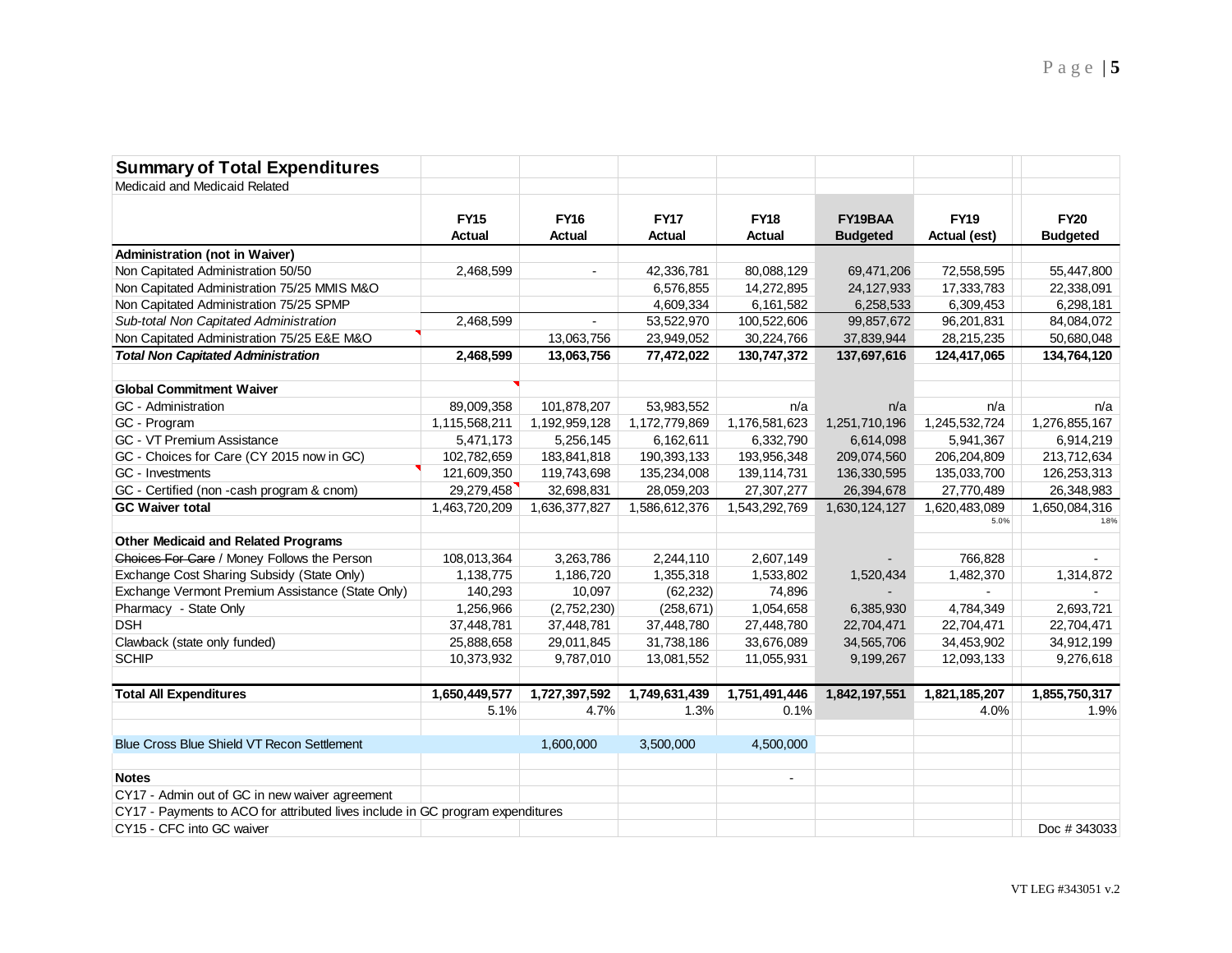| <b>Choices for Care Year End Summary - SFY19</b>                                         |                   |               |                |                    |                   |                                                                   |                                                                                                                                                                                |
|------------------------------------------------------------------------------------------|-------------------|---------------|----------------|--------------------|-------------------|-------------------------------------------------------------------|--------------------------------------------------------------------------------------------------------------------------------------------------------------------------------|
| CFC is managed as one budget, categories are estimated but funding is fluid within them. |                   |               |                |                    |                   |                                                                   |                                                                                                                                                                                |
| DeptID - 34100160000                                                                     |                   |               |                |                    |                   | Bal. of State Share                                               |                                                                                                                                                                                |
|                                                                                          |                   | Less          |                | State Share Bal    | <b>MFP</b>        | converted to GC                                                   |                                                                                                                                                                                |
|                                                                                          | SFY19             | SFY19         | Bal. of SFY19  | FY19 Year End      | SFY20 Obligations | (SFY20 46.13%)                                                    |                                                                                                                                                                                |
|                                                                                          | Plan\$s Available | Expend and    | (Final Approp) | (SFY19 State Share | State and Fed     | Available For CFC                                                 |                                                                                                                                                                                |
|                                                                                          | (Final Approp)    | Obligated     | All Funds      | is 46.21% of GC)   | Share             | Savings Reinvest                                                  |                                                                                                                                                                                |
| H&CB Money Follows the Person GF                                                         | \$650,292         | \$177,465     | \$472,827      | \$472,827          | \$222,827         | \$541,947                                                         | \$472,826.88 less \$250K GF (Grossed up to \$541,946.67 GC) =<br>\$222,826.88 General Fund balance being carried forward to SFY20 -<br>staying as GF for H&CB MFP obligations. |
| H&CB Money Follows the Person FF                                                         | \$1,100,000       | \$589,363     | \$510,637      | \$0                | \$510,637         | \$0                                                               | FF not used are available for next yr MFP obligations                                                                                                                          |
| <b>H&amp;CB Global Commitment Fund</b>                                                   | \$76,230,406      | \$76,856,122  | ( \$625, 716]  | (5289, 143)        | \$0               | (5626,801)                                                        |                                                                                                                                                                                |
| Nursing Home GCF                                                                         | \$131,762,137     | \$129,348,687 | \$2,413,450    | \$1,115,255        | \$0               | \$2,417,635                                                       |                                                                                                                                                                                |
| Choices for Care Subtotal all funds                                                      | \$209,742,835     | \$206,971,637 | \$2,771,198    | \$1,298,939        | \$733,464         | \$2,332,781                                                       | GC SFY 19 Carryforward into SFY20 available before obligations.                                                                                                                |
| <b>NOTES</b>                                                                             |                   |               |                |                    |                   | \$2,332,781                                                       | Balance of carryforward not obligated - this is 1.13% of budget.                                                                                                               |
| * It is good to note that in the SFY19 Plan is \$2,058,502 in Carryforward from SFY18.   |                   |               |                |                    | \$2,069,716       | 1% reserve requirement, calculated by taking 1% of SFY19 expenses |                                                                                                                                                                                |
|                                                                                          |                   |               |                |                    |                   | \$263,065                                                         | amount available for "reinvestment"                                                                                                                                            |
|                                                                                          |                   |               |                |                    |                   |                                                                   | 1) This will be used for Moderate Needs Case Mgt 12 to 24 hours.                                                                                                               |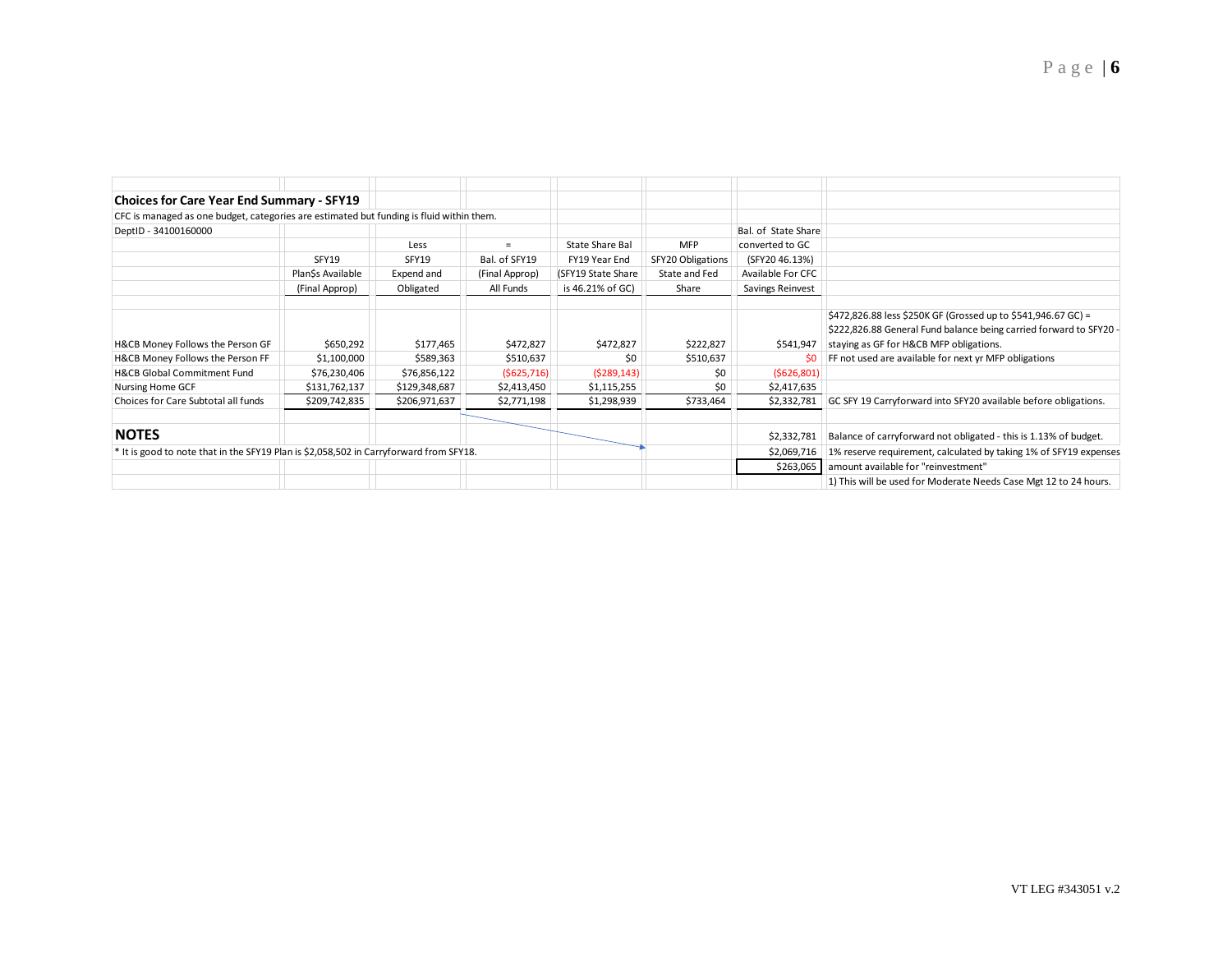| Global Commitment - Cash Balance Sheet - FY15 to FY19                                                                    |                    |                    |                    |                      |                    |                        |
|--------------------------------------------------------------------------------------------------------------------------|--------------------|--------------------|--------------------|----------------------|--------------------|------------------------|
|                                                                                                                          | <b>FY15 Actual</b> | <b>FY16 Actual</b> | <b>FY17 Actual</b> | <b>FY18 Budgeted</b> | <b>FY18 Actual</b> | <b>FY19 Actual</b>     |
| <b>Revenues - Cash Capitated Payments</b>                                                                                | 1,442,945,241      | 1,633,975,029      | 1,554,409,832      | 1,540,133,246        | 1,512,050,358      | $***$<br>1,589,240,101 |
| <b>Expenses - Cash Capitated</b>                                                                                         |                    |                    |                    |                      |                    |                        |
| <b>Administration</b>                                                                                                    | 89,009,358         | 101,878,207        | 53,983,552         |                      |                    |                        |
| Program                                                                                                                  | 1,223,822,043      | 1,382,057,091      | 1,369,335,613      | 1,401,839,656        | 1,376,870,761      | 1,457,678,900          |
| Investment                                                                                                               | 112,000,874        | 110,777,644        | 131,087,882        | 138,293,590          | 135, 179, 597      | 131,473,726            |
| <b>Total Cash Expenses</b>                                                                                               | 1,424,832,275      | 1,594,712,942      | 1,554,407,047      | 1,540,133,246        | 1,512,050,358      | 1,589,152,626          |
| Transfer to 27/53 Reserve- 53rd week portion                                                                             | n/a                | n/a                | (5,287,591)        | (1,700,000)          | (1,700,000)        | (1,760,000)            |
| <b>Transfer to Human Service CR - IBNR</b>                                                                               |                    |                    |                    |                      |                    | (64,022,729)           |
| Transfer to Human Service CR - Medicaid                                                                                  |                    |                    |                    |                      |                    | (14,064,254)           |
| <b>Change in Fund Balance</b>                                                                                            | 18,112,966         | 39,262,087         | (5, 284, 806)      | (1,700,000)          | (1,700,000)        | (79, 759, 508)         |
| <b>Prior Year Fund Balance</b>                                                                                           | 29,456,821         | 47,569,787         | 86,831,874         | 81,547,068           | 81,547,068         | 79,847,068             |
| <b>Total Fund Balance</b>                                                                                                | 47,569,787         | 86,831,874         | 81,547,068         | 79,847,068           | 79,847,068         | 87,560                 |
| <b>Actual balance</b>                                                                                                    |                    | 86,844,215         | 81,561,150         |                      | 79,861,148         | 101,899                |
| variance                                                                                                                 |                    | 12,341             | 14,082             |                      | 14,080             | 14,339                 |
| deposits into GC fund in error (cumulative)                                                                              |                    | 12,339             | 14,081             |                      | 14,081             | 14,339                 |
| true variance                                                                                                            |                    | $\mathbf{2}$       | $\mathbf{1}$       |                      | (1)                | 1                      |
| Non-capitated administrative expenses (1)                                                                                | 2,468,599          |                    |                    |                      |                    |                        |
| Non-cash expenses <sup>(2)</sup>                                                                                         | 29,311,669         | 32,698,831         | 28,059,203         | 26,453,027           | 27,307,277         | 27,770,489             |
| Non-cash revenues (3)                                                                                                    | 29,311,669         | 32,698,831         | 28,059,203         | 26,453,027           | 27,307,277         | 27,770,489             |
|                                                                                                                          |                    |                    |                    |                      |                    |                        |
| Notes:                                                                                                                   |                    |                    |                    |                      |                    |                        |
| $\mathcal{F}(1)$ Non-capitated expenses are cash expenses but are paid outside of capitation pmt and do not affect fund  |                    |                    |                    |                      |                    |                        |
| $\mathcal{T}(2)$ Non-cash expenses include certified programs in which non-federal expenses are not State cash expenses. |                    |                    |                    |                      |                    |                        |
| $(3)$ Non-cash revenues include certified programs in which non-federal revenues are not State cash revenues.            |                    |                    |                    |                      |                    |                        |
| *** GC fund was overpaid (revenue) in error due to timing of DCF closeout entries - \$84,475                             |                    |                    |                    |                      |                    | VT LEG #259687         |